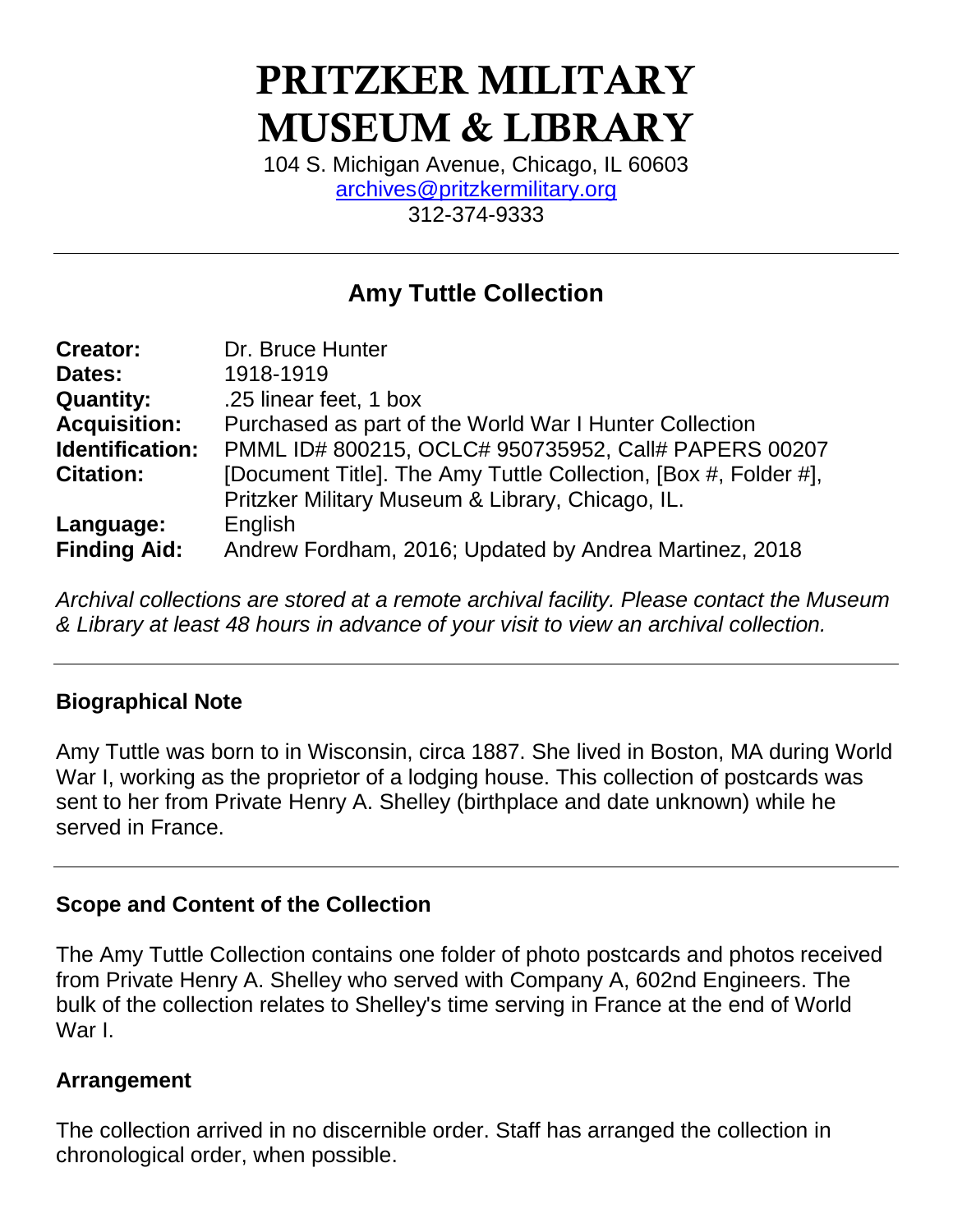## **Rights**

Copyrights held by Dr. Bruce Hunter were transferred to the Pritzker Military Museum & Library. All other rights are held by the author or publisher. Users assume responsibility for following copyright laws as established by US Code Title 17.

## **Key Subjects**

This collection is indexed under the following headings in the Library's online catalog. Researchers interested in materials about related topics, persons, or places should search the catalog using these subject headings.

#### **Subjects**

Postcards World War, 1914-1918 World War, 1914-1918--Personal narratives, American

#### **Container List**

| Box | <b>Folder</b> | Item ID#  | <b>Title</b>                                                                          | <b>Dates</b> |
|-----|---------------|-----------|---------------------------------------------------------------------------------------|--------------|
| 1   | 1             |           | <b>Photo postcards to Amy Tuttle</b>                                                  | 1918-1919    |
|     |               | 800215001 | Pre-printed card notifying receiver of arrival<br>overseas of soldier transport ships | 7/24/1918    |
|     |               | 800215002 | Photo of Avocourt, France, just after<br>Germans driven out by Americans              | 9/26/1918    |
|     |               | 800215003 | Photo of narrow gauge railroad in the<br>Argonne                                      | 4/16/1919    |
|     |               | 800215004 | A view of ruins in France caused by<br>German shells, American Gl's in<br>foreground  | 7/9/1919     |
|     |               | 800215005 | Engineers standing on wooden bridge                                                   | n.d.         |
|     |               |           | 800215006 Dirt road built through countryside                                         | n.d.         |
|     |               | 800215007 | Bridge near Stenay, France destroyed by<br>German troops in retreat                   | n.d.         |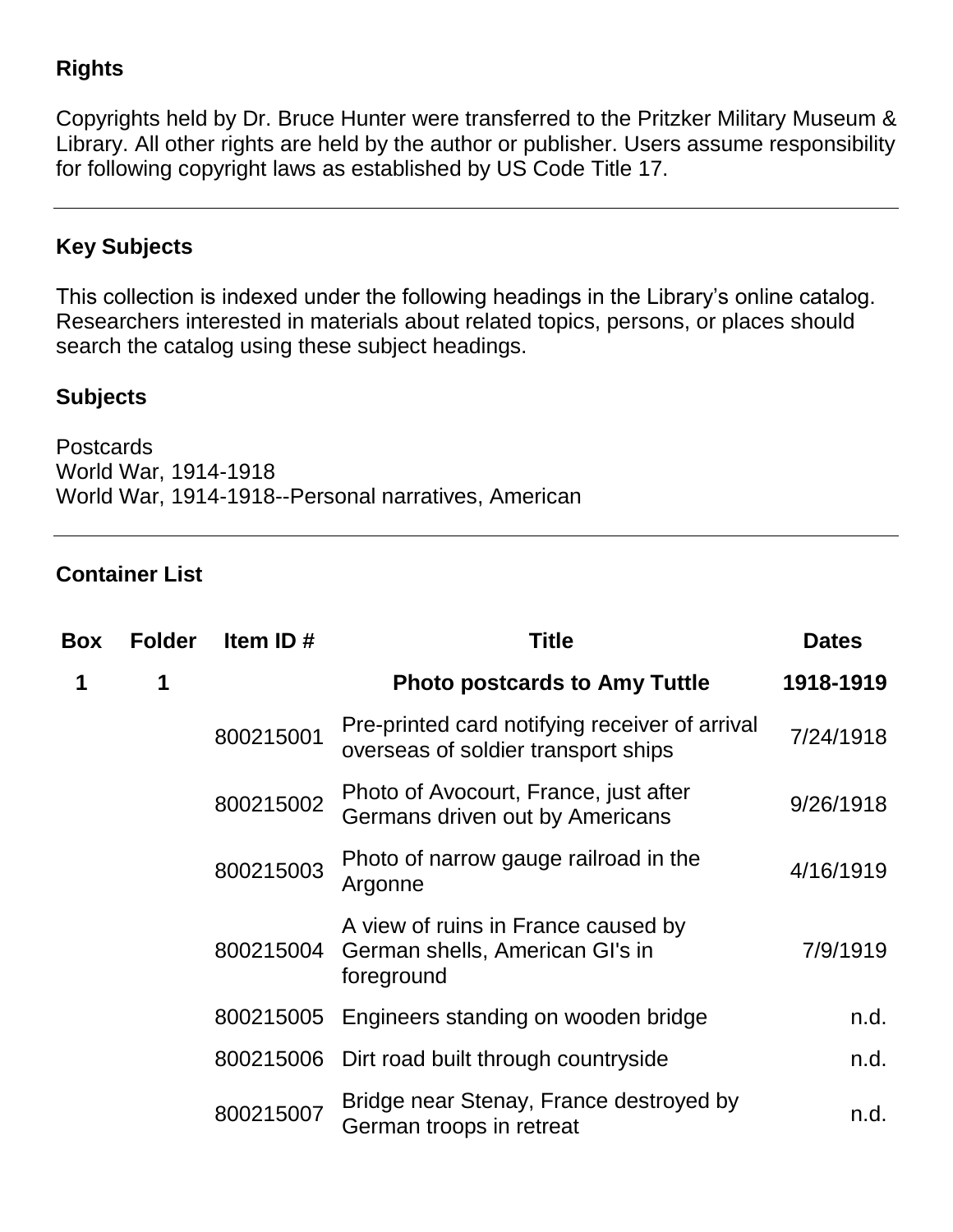| 800215008 | Engineers working with axes                                          | n.d. |
|-----------|----------------------------------------------------------------------|------|
| 800215009 | Engineer working on a road                                           | n.d. |
| 800215010 | Officers of Co A 602 Engineers                                       | n.d. |
| 800215011 | Soldier inspecting concrete pillar                                   | n.d. |
| 800215012 | Photo of countryside and buildings set into<br>hill                  | n.d. |
| 800215013 | Photo of tanks in use in French town                                 | n.d. |
| 800215014 | Trucks and horse team on road                                        | n.d. |
| 800215015 | Engineers building barracks in Cheppy,<br>France                     | n.d. |
| 800215016 | Engineers posing for photo                                           | n.d. |
| 800215017 | Engineers working near narrow gauge<br>railroad                      | n.d. |
| 800215018 | Bunker built for large gun                                           | n.d. |
| 800215019 | Co A 602 Engineers Captain and 1st<br>Lieutenant                     | n.d. |
| 800215020 | Photo of town where two soldiers were<br>killed by shrapnel          | n.d. |
| 800215021 | Landscape of countryside with horse teams<br>on road                 | n.d. |
| 800215022 | Photo of wrecked wagon and dead horses,<br>labeled as a common scene | n.d. |
|           | 800215023 Man digging a trench                                       | n.d. |
| 800215024 | Security fence set up by road                                        | n.d. |
| 800215025 | Photo of craters left by shelling, auto for<br>scale                 | n.d. |
| 800215026 | Unloading or repairing damaged truck                                 | n.d. |
| 800215027 | Wood plank road built by Co A 602<br>Engineers                       | n.d. |
| 800215028 | Camouflaged bunker                                                   | n.d. |